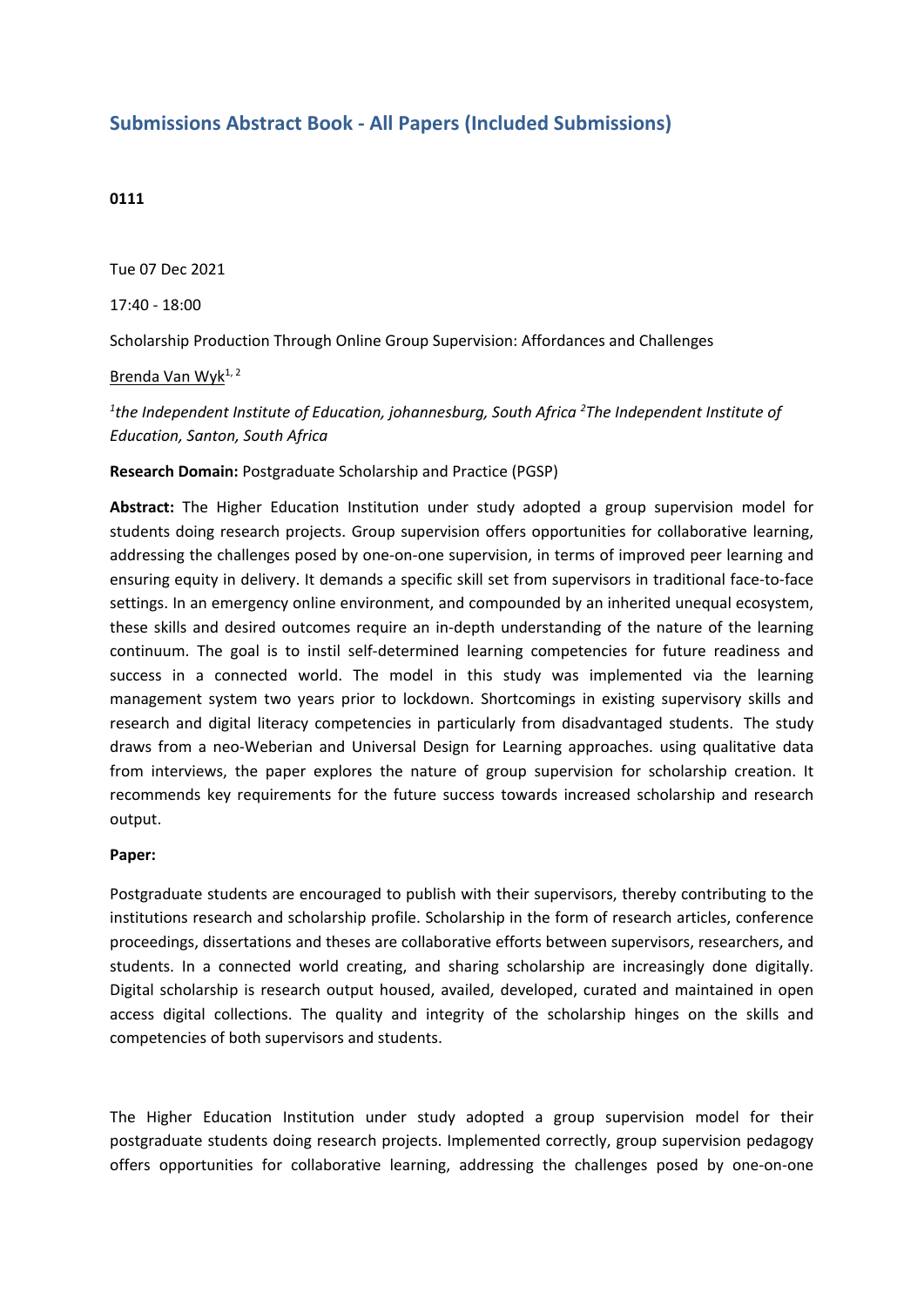supervision, in terms of improved peer learning and ensuring equity in delivery. It demands <sup>a</sup> specific skill set from supervisors in traditional face-to-face settings. In an emergency online environment, and compounded by an inherited unequal ecosystem, these skills and desired outcomes require an in-depth understanding of the nature of the research, supervision pedagogy, the learning continuum that will lead to increased new knowledge shared as digital scholarship.

Ideally, online supervision should guide students in <sup>a</sup> group setting to progress and build the academic and scholarly competencies required for self-directed learning, where the student actively takes responsibly for their learning and the quality of their work. The goal is to instil self-determined learning competencies that will enable the student to produce research output and scholarship. The pandemic posed restrictions on movement and demanded an immediate shift from the existing approach to <sup>a</sup> fully online mode.

Developing these skills is an ongoing process. Research literacy includes an understanding of research ethics, something that emerging researchers and students find confusing in practice. It is pivotal to conceptualise the key ethics constructs for this study to understand its nature including the connection to moral values in an online research environment in producing scholarship. To gauge the challenges of producing quality and ethical research projects in the target group, an understanding of the nature of ethics, in general, and specifically the nature of research-, information-, and digital ethics is required. Here, the Weberian approach proved valuable as Weber's explanation of ethics of convictions and responsibly laid the foundation for further discourse.

Aspects such as the difference between ethics, values and morals, digital exclusion in online teaching and research, research ethics as applied ethics, and disruptive technology need to be explained withing the context of this study. The demands of pandemic conditions emphasised the importance and challenges of adhering to online research ethics.

The model reported in this study was implemented via the learning management system two years prior to lockdown. Completed research projects, dissertations and theses are submitted to the institutions open access online repository as digital scholarship. Subsequent lockdowns accelerated the roll-out inter alia to all supervisors and students as <sup>a</sup> compulsory mode of delivery. This mode change of delivery exposed shortcomings in existing supervisory skills, connectivity and technological accessibility, research and digital literacy competencies and inclusivity challenges faced by all students, but more particularly to students from disadvantaged backgrounds. Through <sup>a</sup> conceptual framework, drawing from theorists such as the models of strength-based model for supervision; neo-Weberian by Max Weber; and Universal Design for Learning (UDL) by Vygotsky. The study illustrates that the pandemic posed significant challenges on the demands for research output and scholarship production and management.

Established on qualitative data from interviews with supervisors, substantiated by documentary data, the paper explores the nature and transition of supervision pedagogy in an emergency remote ecosystem, to achieving self-directed competencies using online collaborative learning. The paper recommends key requirements for the future success of group supervision on the learning continuum, in developing independent emerging researchers with metaliteracy competencies such as academic and research literacies to contribute to digital scholarship and the sharing of new knowledge.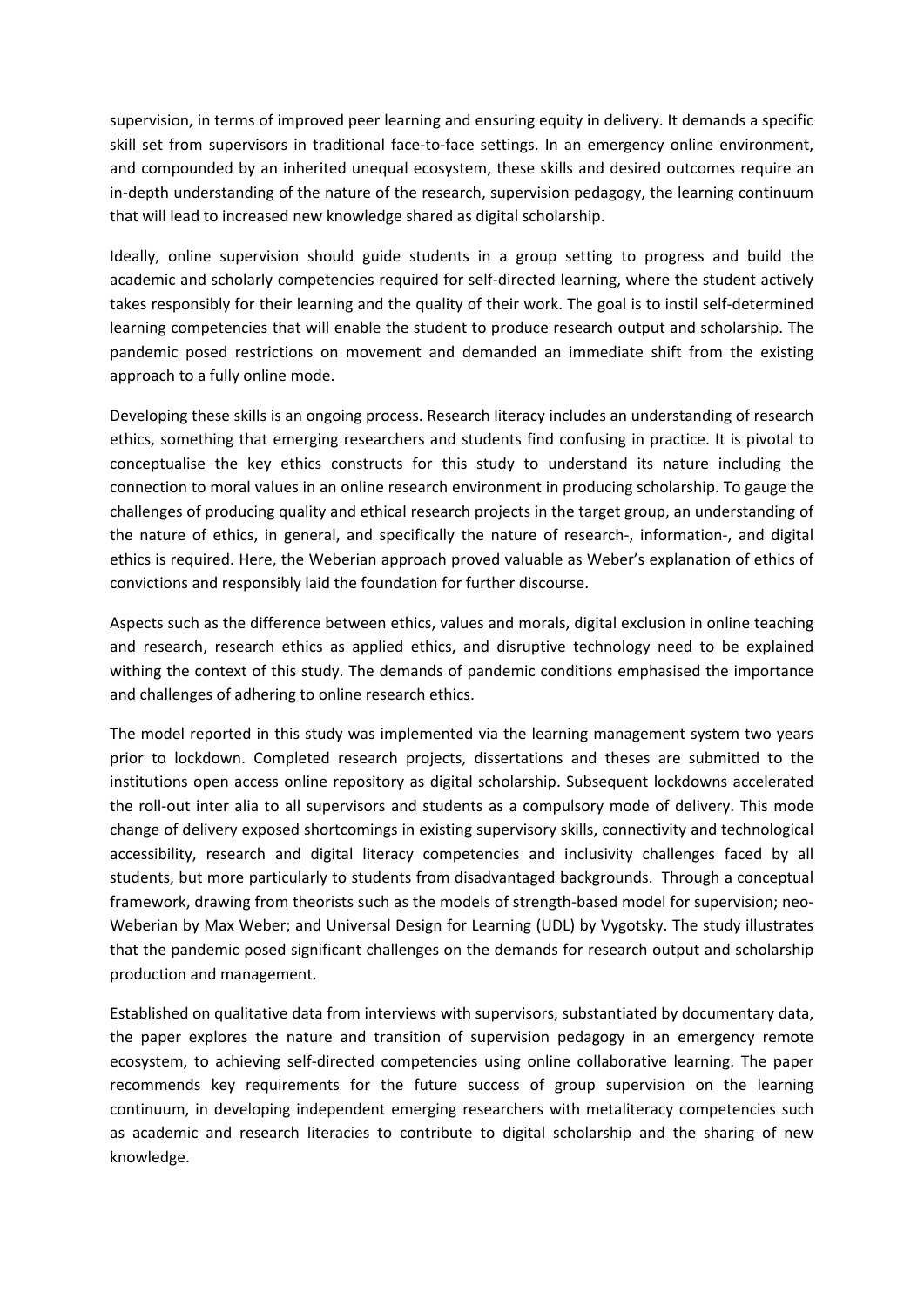The study reports on the perceived ability to produce overall ethical and quality research and scholarship. Students were confronted with shifting research online and gather credible and trustworthy data remotely, using available online platforms. The focus was on how digital exclusion, as observed and experienced by postgraduate supervisors, affected research ethics, quality, and trust.

Questions that begged further investigation included how support of postgraduate students could be ensured? Similarly, the HEI had to ensure that quality scholarship and research output resulted under trying circumstances. The value of the study lies in the contribution to an under-researched area, offering best practice guidelines resulting from the findings.

## **References:**

Ashman, A. (2010) 'Modelling Inclusive Practices in Postgraduate Tertiary Education Courses', *International Journal of Inclusive Education*, 14(7), pp. 667–680. Available at: http://search.ebscohost.com.ezproxy.iielearn.ac.za/login.aspx?direct=true&db=eric&AN=EJ906044& site=ehost-live

Barrett, G., Sellman, D., and Thomas, J. (2005) Interprofessional working in health and social care: Professional perspectives. Palgrave Macmillan.

Bezuidenhout, R.-M., Davis, C., and Du Plooy-Cilliers, F. (2014). *Research Matters*. Claremont: Juta and Company.

Billig, M. S. (2000) Institutions and Culture: Neo-Weberian Economic Anthropology, *Journal of Economic Issues (Association for Evolutionary Economics)*, 34(4), pp. 771–788. doi: 10.1080/00213624.2000.11506315.

Blank, G., and Grosel, J. D. (2015). Examining Internet Use Through <sup>a</sup> Weberian Lens. *International Journal of Communication (19328036)*, *9*, 2763–2783.

De Laat, P.B. (2008) "Online diaries: reflections on trust, privacy, and exhibitionism", in *Ethics and Information Technology*, 2008, 10(1): pp.57—69.

Dudley, A., Braman, J., & Vincenti, G. (2012). Investigating cyber law and cyber ethics: issues, impacts and practices. Hershey, PA: Information Science Reference, 254-263. doi:10.4018/978-1-61350-132- 0.ch012.

Fung, D. (2017) 'Strength-based scholarship and good education: The scholarship circle', *Innovations in Education & Teaching International*, 54(2), pp. 101–110. doi: 10.1080/14703297.2016.1257951.

Hopman J, Allegranzi B, Mehtar S. (2020) Managing COVID-19 in Low- and Middle-Income Countries. *JAMA.* 2020;323(16):1549–1550. doi:10.1001/jama.2020.4169.

 Husain, A. *et al.* (2020) 'Consensus Guidelines for Digital Scholarship in Academic Promotion', *Western Journal of Emergency Medicine: Integrating Emergency Care with Population Health*, 21(4), pp. 883–891. doi: 10.5811/westjem.2020.4.46441.